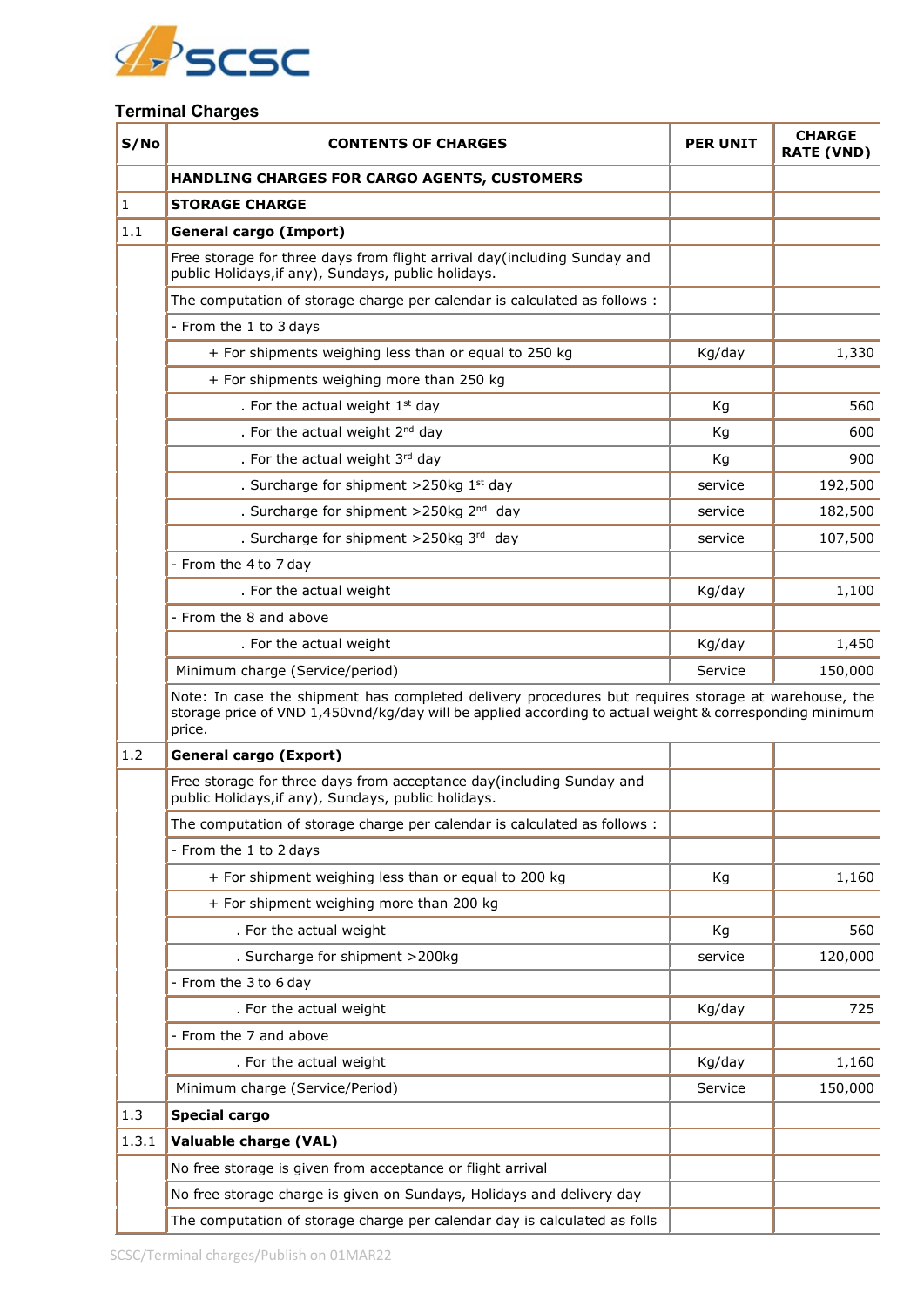

|       | - Storage charge                                                                                                                                                                                                                                                                     | Kg/day | 5,500   |
|-------|--------------------------------------------------------------------------------------------------------------------------------------------------------------------------------------------------------------------------------------------------------------------------------------|--------|---------|
|       | - Minimum charge                                                                                                                                                                                                                                                                     | Day    | 900,000 |
| 1.3.2 | <b>Coldroom charge</b>                                                                                                                                                                                                                                                               |        |         |
|       | Charges only apply if storage in cold room is requested                                                                                                                                                                                                                              |        |         |
|       | The computation of storage charge per day or part thereof (24 hours/day)<br>is calculated as follows:                                                                                                                                                                                |        |         |
|       | - Storage charge for import cargo                                                                                                                                                                                                                                                    | Kg/day | 1,450   |
|       | - Storage charge for export cargo                                                                                                                                                                                                                                                    | Kg/day | 1,450   |
|       | - Minimum charge                                                                                                                                                                                                                                                                     | Day    | 220,000 |
| 1.3.3 | Livestock (AVI)                                                                                                                                                                                                                                                                      |        |         |
|       | - For import cargo: No free storage is given on the day of flight arrival,<br>Sundays, Holidays, and delivery day                                                                                                                                                                    |        |         |
|       | - For export cargo: Free storage is given on the acceptance day, Sundays,<br>Holidays and on booking day                                                                                                                                                                             |        |         |
|       | The computation of storage charge per calendar day is calculated as follows                                                                                                                                                                                                          |        |         |
|       | - Storage charge                                                                                                                                                                                                                                                                     | Kg/day | 1,100   |
|       | - Minimum charge                                                                                                                                                                                                                                                                     | Day    | 500,000 |
| 1.3.4 | Arms, explosives                                                                                                                                                                                                                                                                     |        |         |
|       | - For import cargo: No free storage is given on the day of flight arrival,<br>Sundays, Holidays, and delivery day                                                                                                                                                                    |        |         |
|       | - For export cargo: No free storage is given on the day of flight departure,<br>Sundays, Holidays, and delivery day                                                                                                                                                                  |        |         |
|       | - Storage charge                                                                                                                                                                                                                                                                     | Kg/day | 3,600   |
|       | - Minimum charge                                                                                                                                                                                                                                                                     | Day    | 900,000 |
| 1.3.5 | Dangerous goods (DGR)                                                                                                                                                                                                                                                                |        |         |
|       | - For import cargo: No free storage is given on the day of flight arrival,<br>Sundays, Holidays, and delivery day                                                                                                                                                                    |        |         |
|       | For export cargo: No free storage is given on the day of flight departurel,<br>Sundays, Holidays, and delivery day                                                                                                                                                                   |        |         |
|       | - Storage charge                                                                                                                                                                                                                                                                     | Kg/day | 1,820   |
|       | - Minimum charge                                                                                                                                                                                                                                                                     | Day    | 190,000 |
| 1.3.6 | Vulnerable cargo (VUN) applicable for shipment's commodities: Mobile<br>phone; Camera; Video recorder; CPU; Computer chip; Electronics,<br>Electronic parts.                                                                                                                         |        |         |
|       | - For export cargo: No free storage is given on the acceptance day and on<br>booking day, No free storage is given on Sundays, Holidays<br>- For import cargo: No free storage is given on the delivery day and on<br>the arrival day, No free storage is given on Sundays, Holidays |        |         |
|       | - Storage charge                                                                                                                                                                                                                                                                     | Kg/day | 1,390   |
|       | - Minimum charge                                                                                                                                                                                                                                                                     | Day    | 150,000 |
| 1.3.7 | Human remain (HUM)                                                                                                                                                                                                                                                                   |        |         |
|       | Free storage is given within 6 hours from acceptance or flight arrive                                                                                                                                                                                                                | Kg/day | 1,100   |
|       | No free storage charge is given on Sundays, Holidays and delivery day                                                                                                                                                                                                                |        |         |

|--|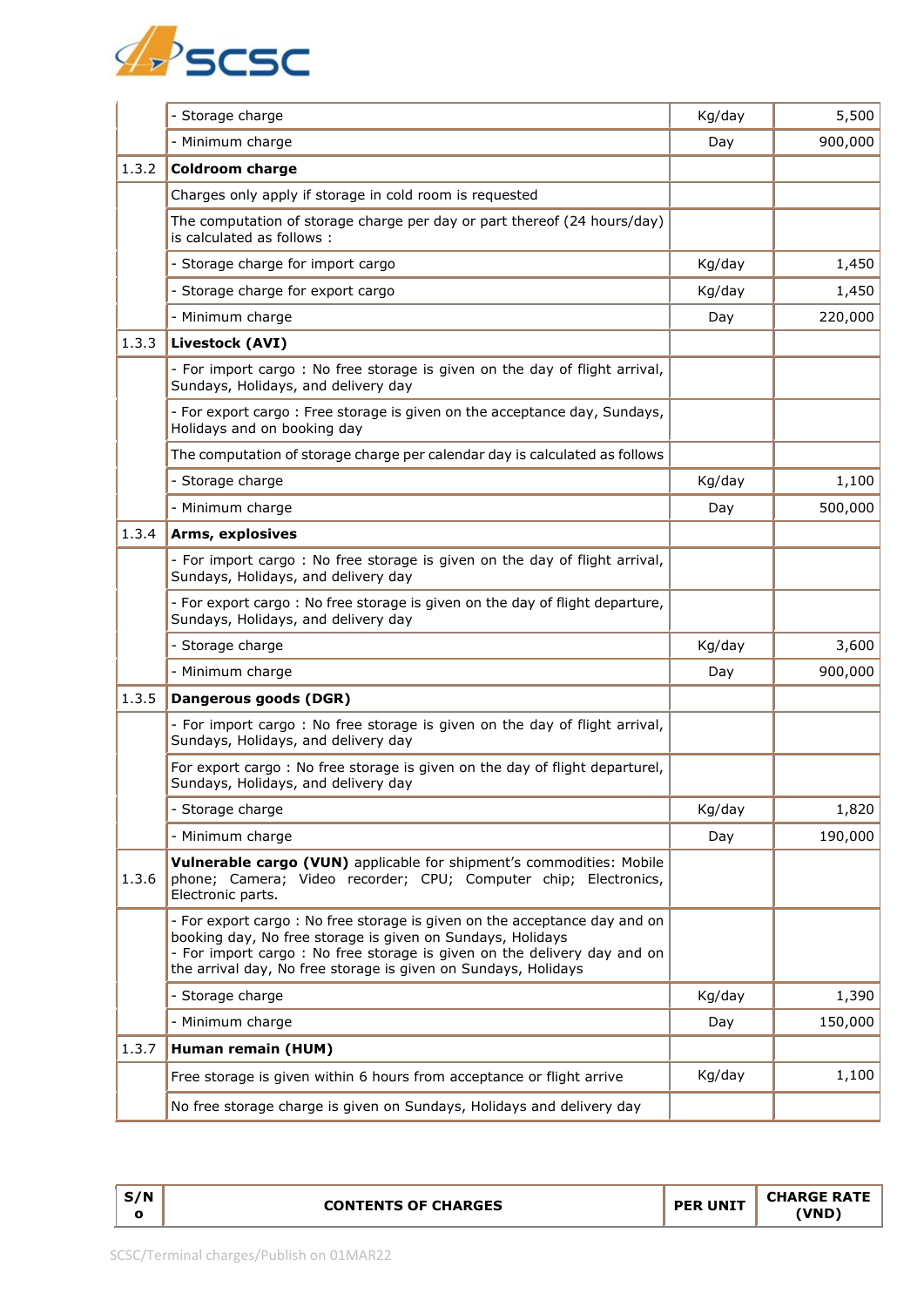

| 2.    | <b>SERVICE CHARGE</b>                                                                                                                                                                                     |                               |         |
|-------|-----------------------------------------------------------------------------------------------------------------------------------------------------------------------------------------------------------|-------------------------------|---------|
| 2.1   | General cargo                                                                                                                                                                                             |                               |         |
|       | - Export cargo                                                                                                                                                                                            | Kg                            | 960     |
|       | - Import cargo                                                                                                                                                                                            | Kg                            | 1,210   |
|       | Minimum charge (Export cargo)                                                                                                                                                                             | Service                       | 99,000  |
|       | Minimum charge (Import cargo)                                                                                                                                                                             | Service                       | 150,000 |
| 2.1.1 | Surcharge for service working overtime, Sunday and Publish<br><b>Holiday</b>                                                                                                                              |                               |         |
|       | - Surcharge for export and import cargo acceptance or deliver out of<br>official working hour - overtime (from 17:00h to 21:59h from Monday to<br>Saturday)                                               | Surcharge<br>Kg or<br>Service | 9%      |
|       | - Surcharge for export and import cargo acceptance or deliver out of<br>official working hour - Overtime (from 22:00h to 06:00h next morning for<br>Monday to Saturday - on Saturday count until 23:59h). | Surcharge<br>Kg or<br>Service | 18%     |
|       | - Surcharge for export and import cargo acceptance or deliver from 00:00h<br>to 23:59h on Sunday; public Holiday including day off compensated for<br>public holiday fall on Sunday and overtime          | Surcharge<br>Kg or<br>Service | 27%     |
|       | Minimum charge                                                                                                                                                                                            | Service                       | 75,000  |
|       | NOTE: all surcharge mentioned above are also apply for 2 (2.1 General Cargo and 2.2 Special cargo)                                                                                                        |                               |         |
| 2.2   | <b>Special cargo</b>                                                                                                                                                                                      |                               |         |
| 2.2.1 | Delivery of general cargo on request basis                                                                                                                                                                |                               |         |
|       | - Cargo delivered between 1.30 to 3 hours after ATA                                                                                                                                                       | Kg                            | 5,400   |
|       | - Cargo delivered between 3 to 6 hours after ATA                                                                                                                                                          | Kg                            | 3,780   |
|       | - Cargo delivered between 6 to 9 hours after ATA                                                                                                                                                          | Kg                            | 2,700   |
|       | - Cargo delivered between 9 to 12 hours after ATA                                                                                                                                                         | Kg                            | 1,944   |
|       | Minimum charge                                                                                                                                                                                            | Service                       | 300,000 |
|       | - Cargo delivered 12 hours after ATA apply 2.1 General Cargo                                                                                                                                              | Кg                            | 1,210   |
|       | Minimum charge                                                                                                                                                                                            | Service                       | 150,000 |
| 2.2.2 | <b>Express cargo (Import shipment)</b>                                                                                                                                                                    |                               |         |
|       | - Cargo delivered between 1.30 to 3 hours after ATA                                                                                                                                                       | Kg                            | 5,400   |
|       | - Cargo delivered between 3 to 6 hours after ATA                                                                                                                                                          | Kg                            | 3,780   |
|       | - Cargo delivered 6 hours after ATA                                                                                                                                                                       | Kg                            | 2,700   |
|       | Minimum charge                                                                                                                                                                                            | Service                       | 300,000 |
|       | Express Cargo and all other cargo request deliver after latest cut-off time<br>(Export shipment)                                                                                                          |                               |         |
|       | - Cargo delivered between 1 hour to 1.29 hours before STD                                                                                                                                                 | Kg                            | 3,300   |
|       | - Cargo delivered between 1.30 hour to 1.59 hours before STD                                                                                                                                              | Kg                            | 3,050   |
|       | - Cargo delivered between 2.00 hours to 2.30 hours before STD                                                                                                                                             | Kg                            | 2,800   |
|       | Minimum charge                                                                                                                                                                                            | Service                       | 300,000 |
| 2.2.3 | Perishable/Coldroom cargo                                                                                                                                                                                 |                               |         |
|       | - Cargo delivered between 1.30 to 3 hours after ATA                                                                                                                                                       | Kg                            | 5,670   |
|       | - Cargo delivered between 3 to 6 hours after ATA                                                                                                                                                          | Kg                            | 3,970   |
|       | - Cargo delivered between 6 to 9 hours after ATA                                                                                                                                                          | Kg                            | 2,840   |
|       | - Cargo delivered between 9 to 12 hours after ATA                                                                                                                                                         | Kg                            | 2,040   |
|       | Minimum charge                                                                                                                                                                                            | Service                       | 315,000 |
|       | - Cargo delivered 12 hours after ATA                                                                                                                                                                      | Kg                            | 1,420   |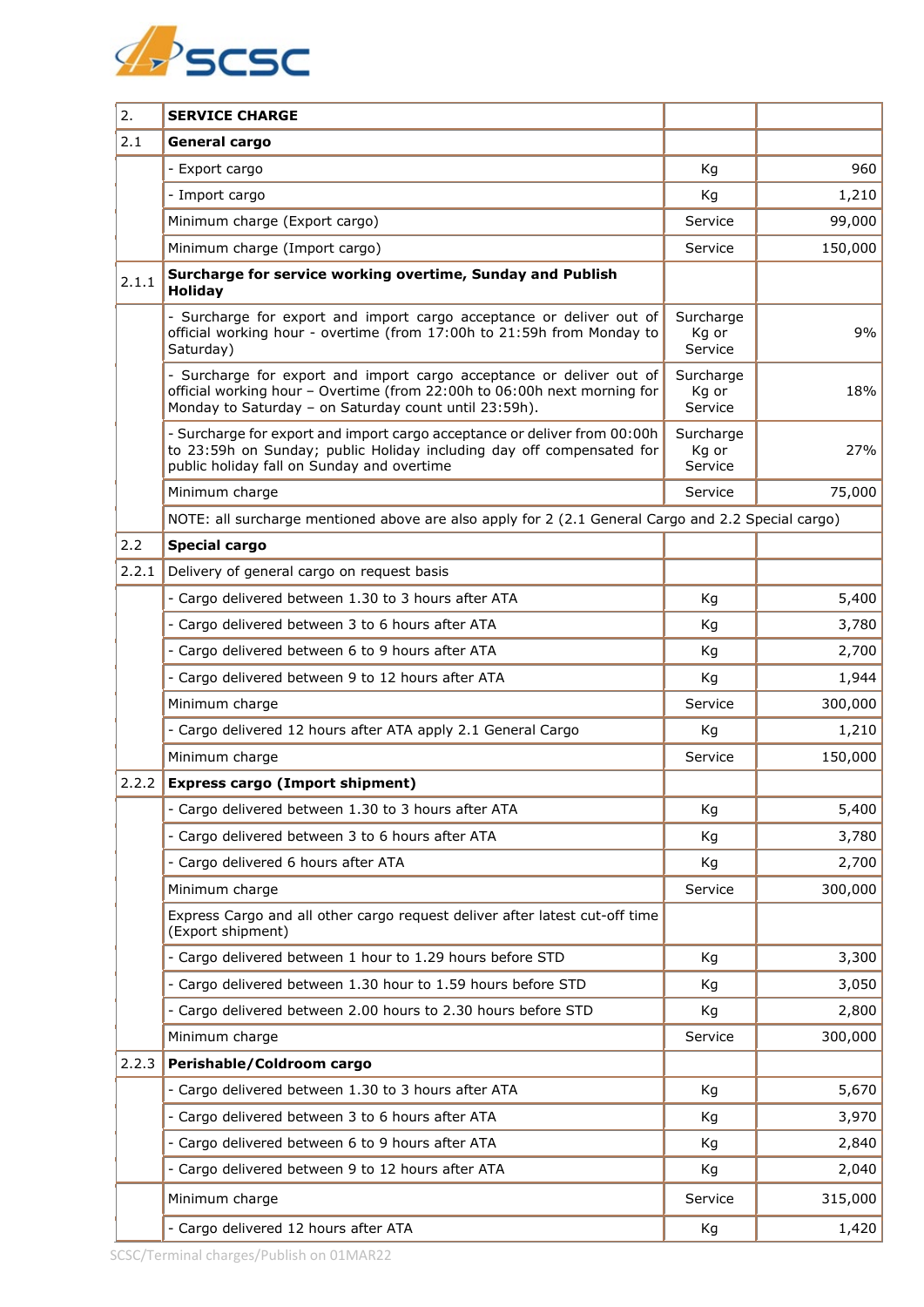

|       | Minimum charge                                                                                                                                               | Service          | 157,500   |
|-------|--------------------------------------------------------------------------------------------------------------------------------------------------------------|------------------|-----------|
| 2.2.4 | Valuable cargo (VAL)                                                                                                                                         |                  |           |
|       | - Export cargo                                                                                                                                               | Kg               | 5,250     |
|       | - Import cargo                                                                                                                                               | Kg               | 5,670     |
|       | Minimum charge                                                                                                                                               | Service          | 1,000,000 |
| 2.2.5 | Livestock (AVI)                                                                                                                                              |                  |           |
|       | - Export cargo                                                                                                                                               | Kg               | 1,200     |
|       | Minimum charge                                                                                                                                               | Service          | 250,000   |
|       | - Import cargo                                                                                                                                               | Kg               | 2,700     |
|       | - Cargo delivered between 1.30 to 3 hours after ATA                                                                                                          | Kg               | 5,400     |
|       | - Cargo delivered between 3 to 6 hours after ATA                                                                                                             | Kg               | 3,780     |
|       | - Cargo delivered between 6 to 9 hours after ATA                                                                                                             | Kg               | 2,700     |
|       | Minimum charge                                                                                                                                               | Service          | 300,000   |
| 2.2.6 | Vulnerable cargo (VUN) applicable for shipment's commodities: Mobile<br>phone; Camera; Video recorder; CPU; Computer chip; Electronics,<br>Electronic parts. |                  |           |
|       | <b>Export Cargo</b>                                                                                                                                          | Kg               | 1,070     |
|       | Minimum charge                                                                                                                                               | Service          | 200,000   |
|       | <b>Import Cargo</b>                                                                                                                                          | Kg               | 1,210     |
|       | Minimum charge                                                                                                                                               | Service          | 150,000   |
| 2.2.7 | Human remain (HUM)                                                                                                                                           |                  |           |
|       | - For Import cargo                                                                                                                                           | Service          | 1,350,000 |
|       | - For Export cargo                                                                                                                                           | Service          | 1,350,000 |
| 2.2.8 | Dangerous goods (DGR)                                                                                                                                        |                  |           |
|       | - For Export cargo                                                                                                                                           | Kg               | 1,440     |
|       | - Minimum charge                                                                                                                                             | Service          | 150,000   |
| 2.3   | Service charge for cargo return to warehouse (applicable for all<br>services charge for General Cargo 2.1 and Special Cargo 2.2)                             | Kg or<br>Service | 50%       |

| S/No | <b>CONTENTS OF CHARGES</b>                                  | <b>PER UNIT</b> | <b>CHARGE RATE</b><br>(VND) |
|------|-------------------------------------------------------------|-----------------|-----------------------------|
| 3.   | <b>OTHER FEES</b>                                           |                 |                             |
| 3.1  | House Airwaybill fee (HAWB)                                 |                 |                             |
|      | - Service charge (Import shipment - Deconsolidation)        | HAWB            | 250,000                     |
| 3.2  | Charge for HAWB Cancellation                                | <b>HAWB</b>     | 80,000                      |
| 3.3  | Charge for Valuable Cargo & Vulnerable Cargo escort service | Service         | 2,455,000                   |
|      | Charge for CCTV record during escort cargo                  | Service         | 2,455,000                   |
| 3.4  | Cancellation of Delivery Order, Invoice                     | Shipment        | 80,000                      |
| 3.5  | Amendment of document                                       | Service         | 80,000                      |
| 3.6  | Reweighing of shipment                                      | Кg              | 400                         |
|      | Minimum charge                                              | Shipment        | 150,000                     |
| 3.7  | Copy of document                                            | AWB             | 80,000                      |
| 3.8  | Return cargo or mail shipped to wrong destination           | Service         | 650,000                     |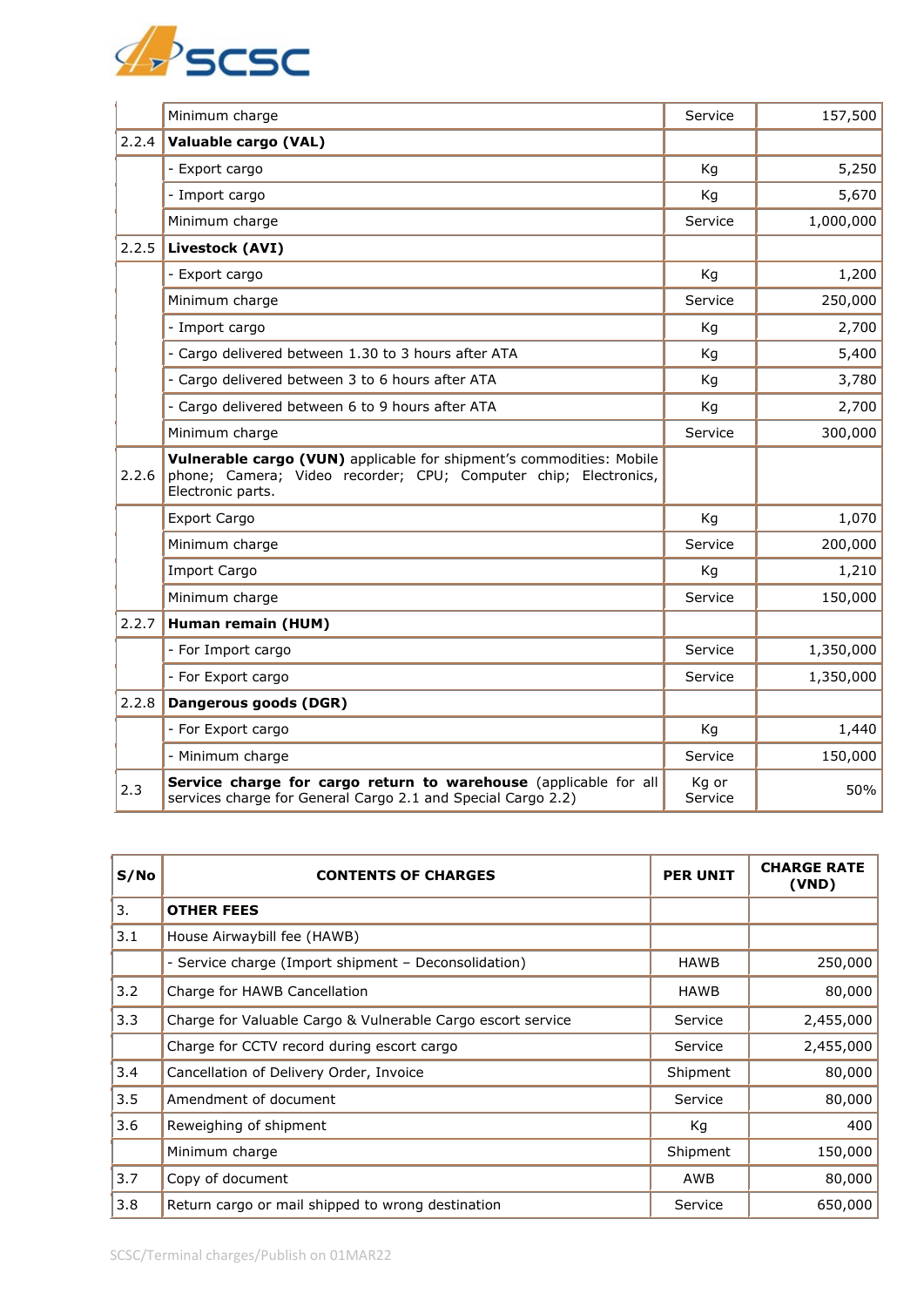

| 3.9  | Disposal of abandon shipments                                                                                                                                                                                                                                                                          | Shipment             | 650,000   |
|------|--------------------------------------------------------------------------------------------------------------------------------------------------------------------------------------------------------------------------------------------------------------------------------------------------------|----------------------|-----------|
| 3.10 | Printing Cargo label                                                                                                                                                                                                                                                                                   |                      |           |
|      | - Service charge                                                                                                                                                                                                                                                                                       | Piece                | 2,500     |
|      | - Minimum charge                                                                                                                                                                                                                                                                                       | Shipment             | 80,000    |
| 3.11 | DGR Check fee (3 UN and maximum 10 pieces) & live animal check sheet                                                                                                                                                                                                                                   | shipment             | 1,000,000 |
|      | More than 3 UN                                                                                                                                                                                                                                                                                         | Each UN              | 100,000   |
|      | More than 50 pieces - extra fee                                                                                                                                                                                                                                                                        | piece                | 20,000    |
|      | DGR re-check fee                                                                                                                                                                                                                                                                                       | certificate          | 500,000   |
|      | Service check battery section II (ELM-ELI)                                                                                                                                                                                                                                                             | Shipment             | 200,000   |
|      | Service check shipment content dry-ice (ICE)                                                                                                                                                                                                                                                           | shipment             | 200,000   |
| 3.12 | Charge collect fee (as per valid TACT rules)                                                                                                                                                                                                                                                           | AWB                  | 5%        |
|      | Minimum charge                                                                                                                                                                                                                                                                                         | AWB                  | 210,000   |
| 3.13 | Stick cargo label on box (label of agent)                                                                                                                                                                                                                                                              |                      |           |
|      | -Service                                                                                                                                                                                                                                                                                               | One Label            | 1,000     |
|      | Minimum charge                                                                                                                                                                                                                                                                                         | Shipment             | 80,000    |
| 3.14 | Cover plastic film for the cargo (plastic film of agent)                                                                                                                                                                                                                                               |                      |           |
|      | -Service                                                                                                                                                                                                                                                                                               | One box              | 2,000     |
|      | Minimum charge                                                                                                                                                                                                                                                                                         | Shipment             | 80,000    |
| 3.15 | Rental forklift and tractor (first hours)                                                                                                                                                                                                                                                              |                      |           |
|      | -Forklift 2 tons                                                                                                                                                                                                                                                                                       | Hour                 | 1,000,000 |
|      | -Forklift 7 tons                                                                                                                                                                                                                                                                                       | Hour                 | 1,800,000 |
|      | -Tractor                                                                                                                                                                                                                                                                                               | Hour                 | 2,500,000 |
|      | -Half hour (continue)                                                                                                                                                                                                                                                                                  | 1/ <sub>2</sub> hour | 25%       |
| 3.16 | Change/packaging Dry-ice shipment (1-3 pieces)                                                                                                                                                                                                                                                         | Shipment             | 420,000   |
|      | For the 4th piece and above                                                                                                                                                                                                                                                                            | piece                | 100,000   |
| 3.17 | Change package for DGR shipment (1-3 pieces)                                                                                                                                                                                                                                                           | Shipment             | 525,000   |
|      | For the 4th piece and above                                                                                                                                                                                                                                                                            | piece                | 100,000   |
| 3.18 | Takes picture of the shipment on request (10 pictures)                                                                                                                                                                                                                                                 | Shipment             | 50,000    |
|      | For the 11st picture and above                                                                                                                                                                                                                                                                         | One picture          | 10,000    |
| 3.19 | AWB issuance                                                                                                                                                                                                                                                                                           | AWB                  | 88,000    |
|      | <b>Blank AWB</b>                                                                                                                                                                                                                                                                                       | Set                  | 50,000    |
| 3.20 | Send FHL on behalf of Agent to Airlines system or NSW                                                                                                                                                                                                                                                  | <b>HAWB</b>          | 88,000    |
| 3.21 | Send FWB on behalf of Agent to Airlines system or NSW                                                                                                                                                                                                                                                  | <b>MAWB</b>          | 110,000   |
| 3.22 | Provide CCTV record for shipper/Consignee (applicable for these cases<br>the irregularity report was issued upon cargo acceptance or upon cargo<br>breakdown at the terminal) but shipper/Consignee still request provide<br>copy of CCTV - data maximum 2GB - extra data cost 100,000 for each<br>GB. | AWB                  | 1,400,000 |
| 3.23 | Fee for breakdown the skid requires by Customer after Cargo delivered.                                                                                                                                                                                                                                 | Kg                   | 300       |
|      | Minimum charge                                                                                                                                                                                                                                                                                         | shipment             | 150,000   |
| 3.24 | Mail box rental                                                                                                                                                                                                                                                                                        | Box/month            | 420,000   |
| 3.25 | Service fee for import/Export shipment must physical handling and<br>check for clearance                                                                                                                                                                                                               | Kg                   | 500       |
|      | Minimum charge                                                                                                                                                                                                                                                                                         | Shipment             | 60,000    |